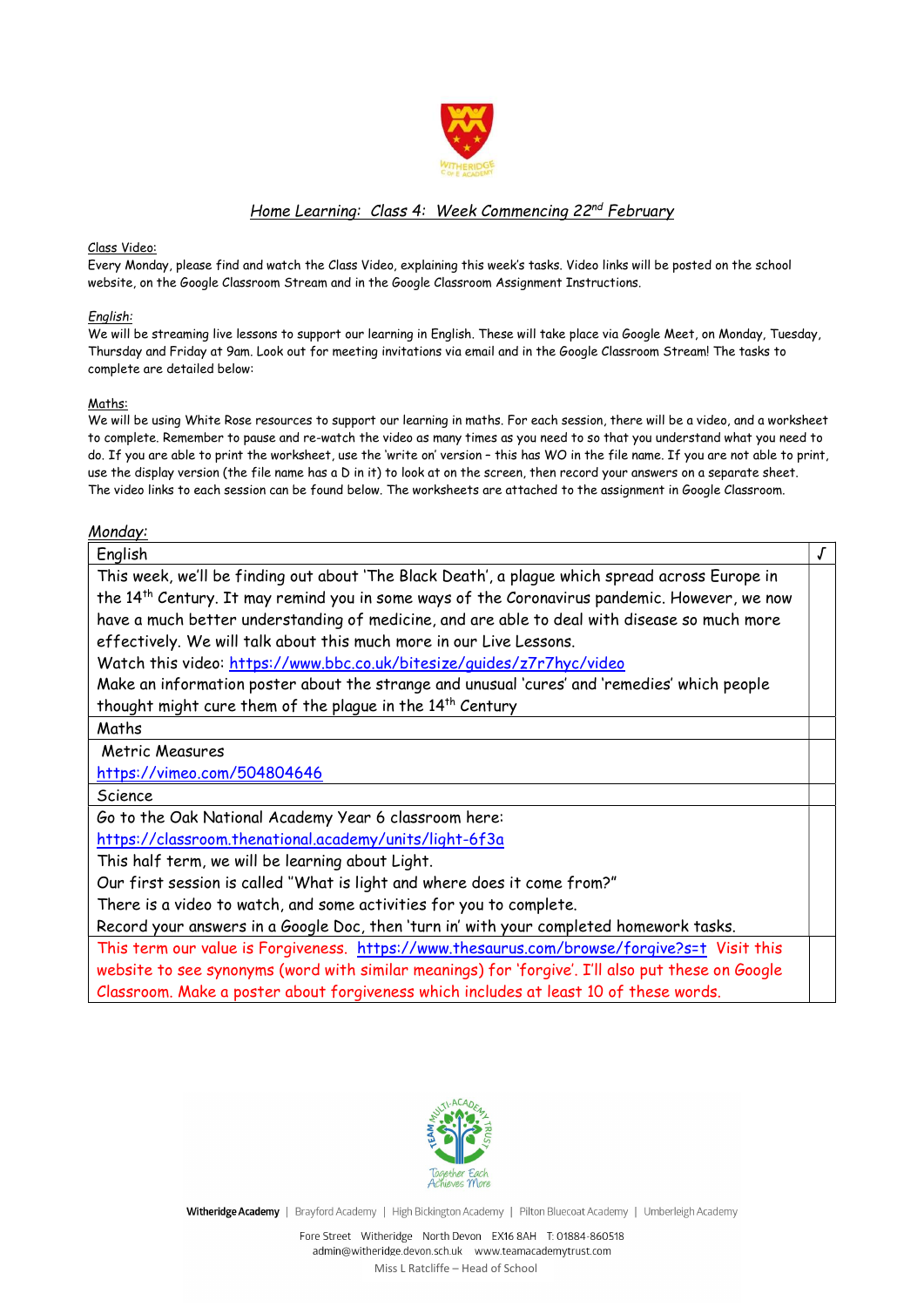## Tuesday:

## English √

Find the 'Children's Coronavirus Fact Sheet'. Look at the features which make this a really good information poster (subheadings, questions, pictures/illustrations, introductory paragraph, numbers/bullet points/arrows/flow charts, technical vocab) We will be looking at these features together in our Live Lesson. We will then be using this as a model to help us write our own information poster about 'The Flagellants'. (Don't worry if you don't know what this means yet – we're going to find out!) Your task will be to use what we have looked at together to complete the 'Audience', 'Effect' and 'Features' section of the 'Rectangles Thing template', which you can find on Google Classroom.

Maths

Convert Metric Measures

https://vimeo.com/504805400

**Music** 

Djembe Session 4. Find the resources on Google Classroom, and follow the links to an online djembe lesson. Remember, your 'drum' can be a box, a pot, or even an upturned bin! Read your book and complete a reading activity log.

## Wellbeing Wednesday:

Every Wednesday, we will not be setting any English, Maths or other 'traditional' Home Learning tasks. Instead, we would like to make Wednesday our 'Wellbeing Day'. Take today as a chance to catch up on bits you might have found tricky and to focus on your family. One benefit of Lockdown is we can spend more time together as families, so we'd like to give you time to enjoy that together. We will be emailing a poster of Wellbeing Wednesday activities, with just a few suggestions of activities which you MAY like to try on your Wellbeing Wednesday this week. Please don't feel compelled to do these – they are entirely optional. However, if you would like to share your pics with us, we'd really LOVE to see them! Have fun and enjoy!  $\odot$ 

# French Challenge

https://www.youtube.com/watch?v=YK0ix1KoGTQ

Watch this video song about a donkey with a headache. Listen to the song a second time. Are you able to join in with some parts? Can you work out the meaning of some of the phrases by using clues in the pictures? Do you notice anything interesting about how the words are spelt in French?



Witheridge Academy | Brayford Academy | High Bickington Academy | Pilton Bluecoat Academy | Umberleigh Academy

Fore Street Witheridge North Devon EX16 8AH T: 01884-860518 admin@witheridge.devon.sch.uk www.teamacademytrust.com

Miss L Ratcliffe – Head of School